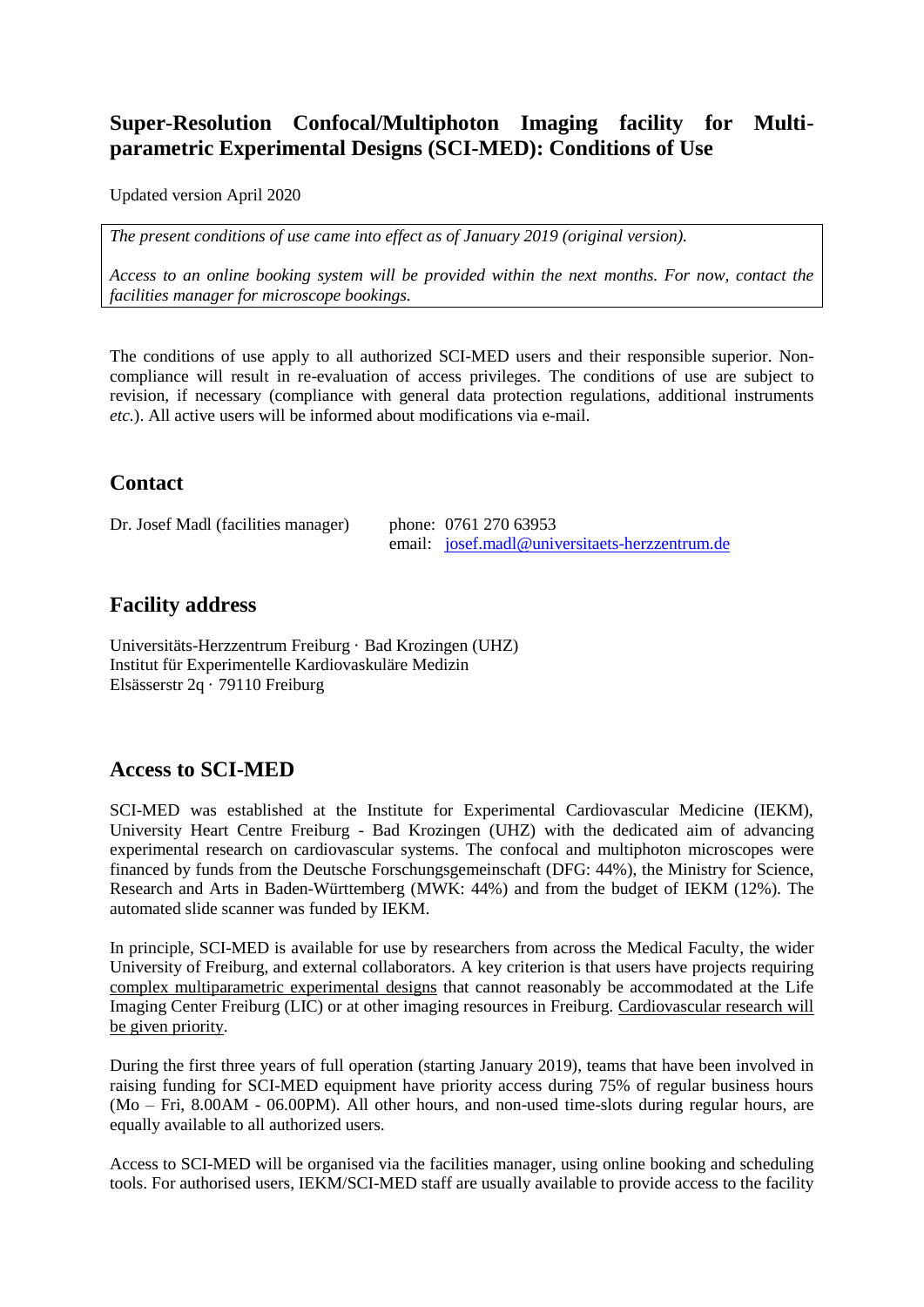during regular business hours. Out of hours access requires prior arrangements with the SCI-MED management committee and IEKM director.

# **Equipment and techniques**

The available microscopes, computers, software, etc. are described in detail on the web site of SCI-MED (https://www.herzzentrum.de/englisch/departments-sections/institute-for-experimentalcardiovascular-medicine/microscopy-facility-sci-med.html). Brief notes on operating procedures of equipment and tools are available for authorized users as PDF document and as hardcopy at the facility. All documents are provided in English.

### Systems:

- A. Leica TCS SP8 X (inverted confocal), white light laser 470-670 nm, 405 nm, Argon laser (457 nm, 488 nm, 514 nm); spectral detectors, FLIM, deconvolution-based superresolution
- B. Leica TCS SP8 DIVE (upright MP/confocal), MP (680-1300 nm, 1045 nm), Confocal (488 nm, 552 nm, 638 nm); spectral detectors, FLIM, SHG, deconvolution-based superresolution
- C. Leica offline image analysis: HP workstation
- D. Zeiss Axio Scan.Z1 (automated slide scanner), brightfield mode for histology, fluorescence mode (up to 6 channels), magazine for 100 slides

### Additional instrumentation:

 A tissue clearing system (LogosBio X-Clarity) has been recently re-located from the LIC Freiburg to SCI-MED [\(https://miap.eu/microscopy/special-setups/lic/x-clarity,](https://miap.eu/microscopy/special-setups/lic/x-clarity) originally funded by AG Bartos, AG Haas, AG Huber, AG Kohl, AG Walz, AG Diester, AG Roussa).

# **SCI-MED application process**

Requests for access to SCI-MED should be addressed to the facilities manager via e-mail. All submitted information will be treated as confidential.

All aspiring users need to fill out an application form including a brief outline of the proposed research project, declarations on biological, chemical, and operational safety, information on personal experience in confocal/ MP imaging, and where applicable, a copy of their Ethics Approval (*e.g.* for human tissue use). The Conditions of Use statement has to be signed by the user and the supervising project manager. The application document is available from the facilities manager or as download from the SCI-MED web site.

Any requests with incomplete or incorrect declarations of biological and chemical safety or, in case of human tissue use, without ethical approval, will not be considered. For S2 work, the user is responsible for contacting the delegate for biological safety (Dr Dörte Ortmann, 0761/203 4303) to obtain clearance for planned research *prior to the start* of any S2 work at SCI-MED. A copy of the clearance confirmation must be sent to the facilities manager before starting the work. In general, actual S2 work in the facility should be kept to a minimum. Any S2 work must be discussed with SCI-MED staff before starting and clearly indicated in the booking system.

Applications will be reviewed by the SCI-MED management committee, consisting of the facilities manager, the head of 4D Imaging at IEKM (Dr Rog-Zielinska), and the IEKM director (Prof Kohl), in consultation with LIC (Dr Nitschke). If considered to match the scope of SCI-MED activities, access will be given to an online booking tool for a pre-determined number of hours/year (this will be flexibly reviewed and can be adjusted upon request).

After reviewing the application and following a personal meeting at SCI-MED to discuss the scientific project needs, the facilities manager will advise on the most suitable microscope set-up for the proposed imaging project, on the time effort to be expected, and on additional equipment that may be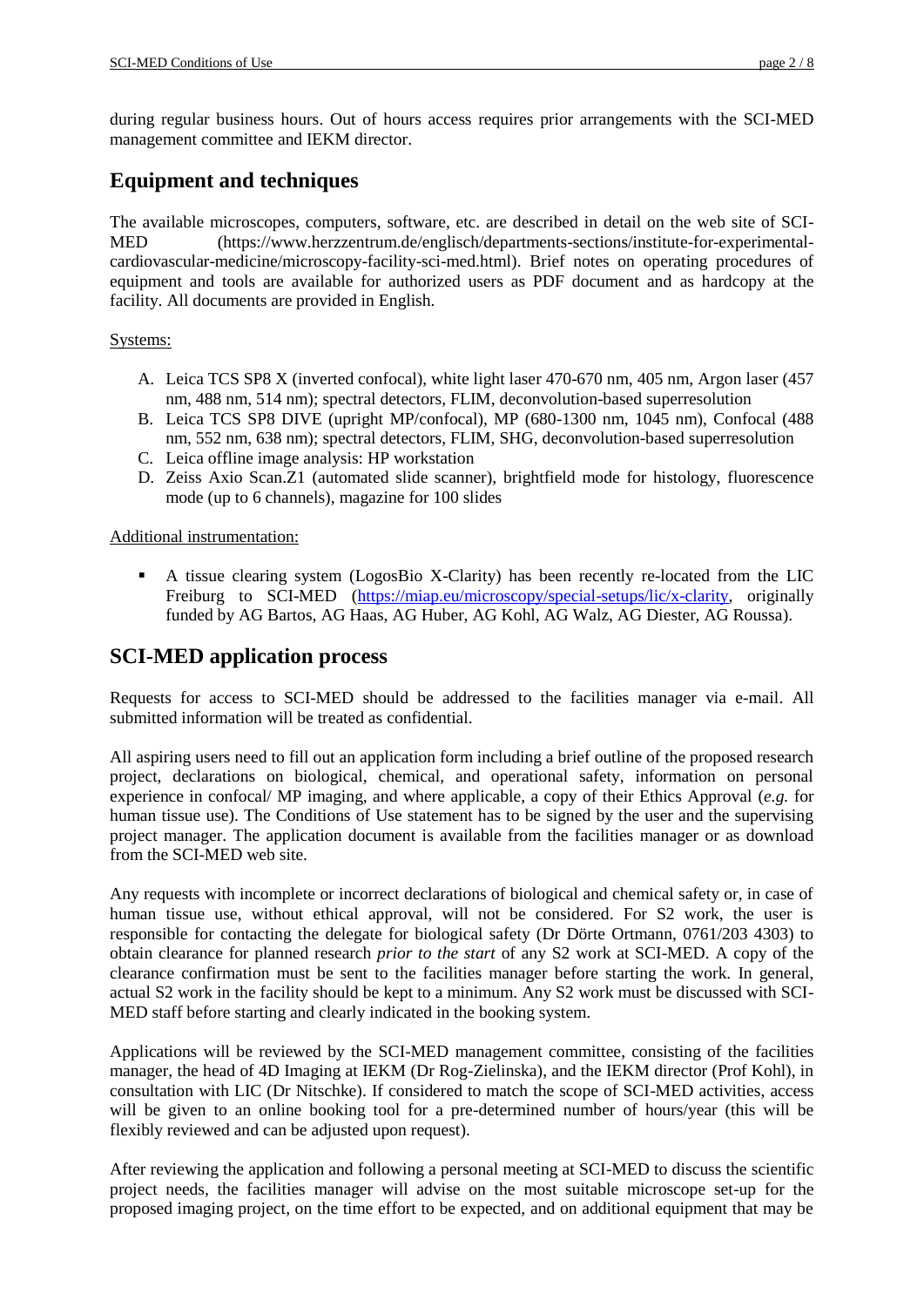required. The budget of bookable hours will be determined, and any additional needs (such as access to other IEKM facilities) will be discussed.

All new SCI-MED users have to participate in at least one mandatory training/introduction session with the facilities manager (min. 2 h, where the microscope access and assistance fee will be charged). Independent microscope access will be granted only to users who show the ability to operate the microscopes in a safe and useful manner. Less experienced users can get further assisted training sessions. If this is still not sufficient to acquire independent microscope handling capabilities, access to SCI-MED will be re-evaluated.

## **Fees**

The fees for microscope usage are, and will continue to be, matched to usage fees for similar microscopes at LIC Freiburg. Accordingly, changes in the LIC fee structure will be matched at SCI-MED.

SCI-MED is listed on the DFG RIsources platform [\(https://risources.dfg.de/detail/RI\\_00484\\_en.html\)](https://risources.dfg.de/detail/RI_00484_en.html). Microscope usage fees are eligible for financial support in applications to funding bodies such as DFG, BMBF, EU, etc.

The current standard fees per hour are listed below. Note that these fees do not even remotely cover the full economic cost of microscope operation.

| Hourly fees for SCI-MED use: |                                              |                |
|------------------------------|----------------------------------------------|----------------|
| System A:                    | inverted confocal (Leica SP8X):              | $30 \in$       |
| System B:                    | upright confocal/MP (488 nm, 552 nm, 638 nm) | $30 \in$       |
|                              | with MP laser                                | $+12 \epsilon$ |
| System C:                    | offline analysis workstation                 | $4 \in$        |
| System D:                    | automated slide scanner (Zeiss Axio Scan.Z1) | $8 \in$        |
|                              | Technical assistance: by SCI-MED manager     | $+20 \in$      |

The fee for technical assistance by SCI-MED staff includes initial training, support on new methods, etc. SCI-MED staff will not provide imaging as a paid-for service. The assistance fee will not apply to work involving mutual scientific collaboration agreements where a high level microscopy expertise is constantly required.

Co-applicants on the 91b grant that raised financial support for the microscopes enjoy a 50% fee reduction for the number of hours stated in the grant application. Thereafter they revert to full fees.

We are currently assessing the actual expenditure associated with operating the X-clarity system. Accordingly there are no fixed fees for clearing yet. Research groups who contributed to the funding can use the system without general fees until end of 2020. In case of heavy use a proportional contribution to consumables might be requested. Please contact the SCI-MED manager for more details.

# **Equipment booking**

SCI-MED will use the same electronic booking system as the LIC (EZbooking). Bookings can only be made by authorised users after login to the booking system. A link can be found on the SCI-MED web site (to be established).

Reservations should be made within a reasonable timeframe, i.e. 1-3 weeks in advance and on a fairuse basis. Booking of single slots with more than 4 hours or larger imaging projects that require access over a number of consecutive days have to be discussed with the facilities manager as early as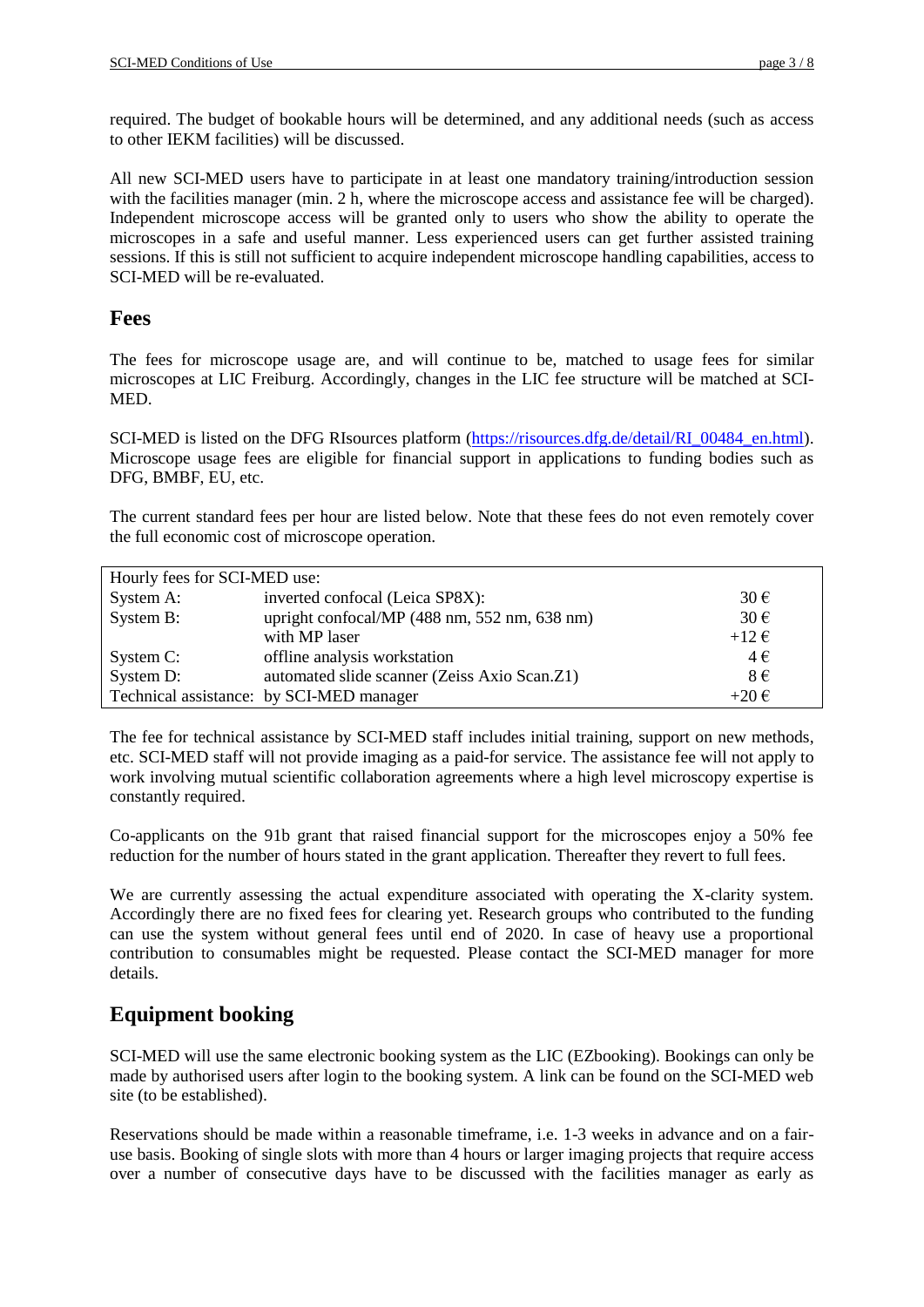possible. Reservations will require users to indicate the system, laser lines, type of sample (fixed, living, cultured/primary cells, tissue, S1, S2, etc.).

In case of scheduling conflicts, imaging of live tissue samples will be considered as having a higher priority than fixed preparations. Occasionally, biopsies and human patient samples may become available on short notice. If these samples have to be imaged in a "living" state, time is a critical issue. In rare and well justified cases, SCI-MED reserves the right to cancel and postpone existing reservations for imaging of less time-sensitive samples (*e.g.* fixed tissue). We will try to avoid this necessity in as far as reasonably possible.

In case of unforeseen technical problems, fixing these issues has top priority. SCI-MED reserves the right to shift or cancel individual bookings in case of technical or organizational problems.

#### **Late alteration, cancellation, no-show**

With respect to an efficient use of the equipment, users should stick to reserved time slots as closely as possible. Any necessary changes should be announced as early as possible. Late cancellations, received less than 24 h prior to the start of a scheduled appointment, will incur a charge of 50% of the fee as booked, unless the booking is fully or partially taken up by a different user.

In order to realize this option, and with the goal of achieving optimal system utilisation, any user cancelling a booking must actively notify (i) the users who hold the time slot immediately before and after the cancelled appointment, (ii) potential users on a waitlist (who will be 'visible' within the booking system), and (iii) the SCI-MED facilities manager.

Repeated no-shows or habitual cancellations will incur a warning and may lead to revocation of access rights.

### **Reservations, logging of usage times, and invoicing data protection**

Microscope reservations have to be made in an online booking system with user identification. For safety reasons it is mandatory to indicate the sample type (fixed, live, S1, S2, etc.).

The time and duration of individual user logins at the microscope workstations will be logged electronically. The utilization of different imaging modules and individual microscope components can be monitored using software based logging tools. This electronic log is used to provide real-time statistics and to generate reports on effective usage. The actual microscope usage by a user (start, end, utilized components) has to be recorded in an offline log-book which must be signed after each session.

These logs are required for: (i) calculation of usage fee charges; (ii) identification of the last user in case of questions or technical problems; (iii) provision of usage statistics of the individual components such as light sources and lasers. Providing incorrect or incomplete information in the log-book will incur a warning and may result in termination of SCI-MED access.

The data from the booking system and the usage logs will be used to calculate the total charged fees including actual usage, late-cancelation and no-show fees. The usage hours will be corrected, for example if a microscope has been accessed but was not operational due to technical reasons (such incidents have to be noted in the log-book and reported to the facilities manager or described on a detailed report sheet).

Invoices will be sent by SCI-MED/IEKM staff for payment once every quarter. They will show total hours per month for each system accessed. The invoices should be processed for payment without delay.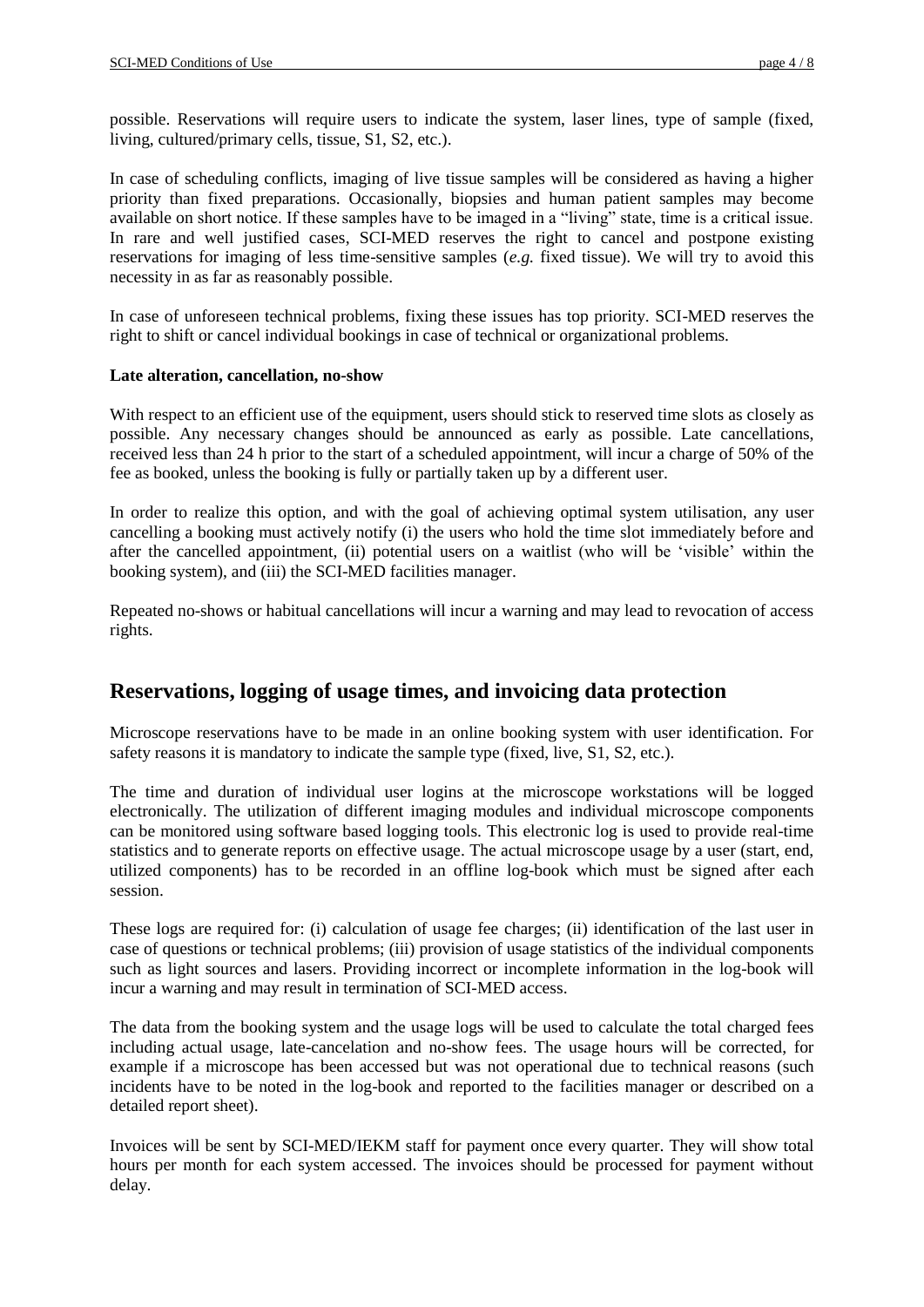#### **Statement on general data protection and user rights/obligations**

SCI-MED users need to provide information during the application process which includes: name, contact information, institute/department, cost centre, name of the project leader, project description. Nondisclosure of these data will result in rejection of the application. The complete user-associated data are only visible to the SCI-MED management committee and the persons handling the invoicing. Information according to Article 13, EU GDPR (DSGVO) is provided in the appendix A.

Due to practical reasons, the individual reservations and the linked contact information as well as the most recent offline usage log sheets can be read by other authorized facility users. All SCI-MED users must consent to a confidential treatment of such information. It is not allowed to share or discuss any user-related information with third parties.

The facility manager is responsible for the administration of the collected data and for an appropriate archiving. All logged usage data will be kept confidential and used only for the purpose of invoicing and for optimizing system usage in general. The use of any user-associated information for any other purpose is explicitly excluded. The logged data will be archived throughout the legal retention period for financial accounting of the individual projects.

## **User Responsibilities**

All users are obliged to operate the microscopes with due care and according to the operation procedures presented in the introductory sessions. If you are unsure about anything at all – ask! After completion of work all equipment has to be reset to the recommended reference state.

Operating procedures, available as hardcopy at each microscope and in electronic form, will be updated if practical circumstances make this necessary. In case of any doubt concerning an operating step, SCI-MED personnel have to be consulted. To avoid potential secondary damages, SCI-MED staff have to be notified immediately in case of any unforeseen problem, in particular in case of (but not limited to) fluid leaks, debris from broken glass, or any form of real or potential biological or chemical contamination.

All instruments and workspaces must be kept clean, also during the experiments. Spills etc. have to be removed immediately. After completion, used objective lenses and the microscope stage need to be cleaned with caution, auxiliary tools have to be returned to their designated spaces, and waste, samples and notes have to be removed. The systems should be left switched-on in case there is a subsequent booking starting within less than 2h (check booking calendar or ask SCI-MED staff if in doubt); otherwise the proper shutdown procedures for the given instrument have to be followed. The recommended switching-off recommendations can be found in the operation procedure.

#### **Laser safety**

SCI-MED microscopes include a class 3B (system A) and a class 4 laser (system B). An initial laser safety introduction is mandatory before starting independent microscope work (the facilities manager is also the laser safety officer). The theoretical training has to be repeated annually. Several dates per year will be offered, which will be announced to active users via e-mail. Each user is responsible to participate in one annual update. For using the multiphoton microscope an additional practical safety introduction is required, which will be combined with the initial training session.

If extra devices need to be installed on the microscopes (*e.g.* electrophysiology setup) the laser safety situation in the microscopy lab has to be re-examined jointly with the SCI-MED facilities manager ahead of the planned experiments, since this might affect all SCI-MED users and can even result in a temporary restriction of facility access.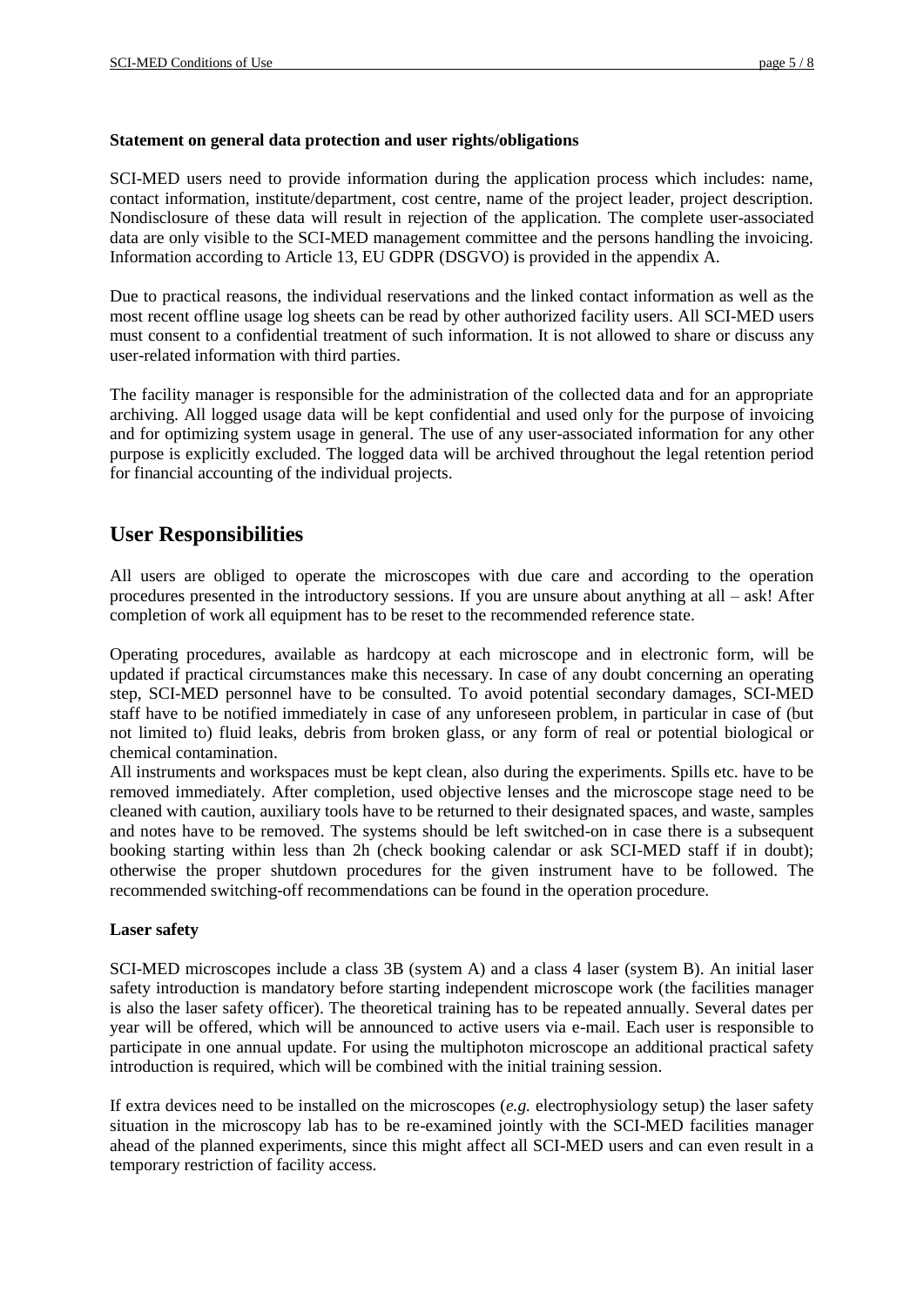#### **Biological safety**

SCI-MED offers a small work bench for basic sample preparation such as standard pipetting. Temporary access to a small 37°C/5% CO2 incubator can be provided at IEKM. Any requirements for extended sample preparation have to be discussed with SCI-MED staff. The user and the respective PI have to ensure full compliance with biological safety regulations, which includes transport of samples to IEKM/SCI-MED, temporary storage, handling and disposal of such samples. Any potentially hazardous work has to be indicated to other SCI-MED users.

### **Work safety**

All users must comply with general work safety rules as usual in the UHZ and the university clinic.

In case of non-compliance with the operating procedures or severe neglect of safety regulations, access privileges to SCI-MED will be revoked.

# **Data Storage**

Usage fees do not cover permanent storage or back-up of experimental data. For ongoing projects the imaging data can be stored on the work stations up to an agreed limit (in terms of volume and duration). SCI-MED personnel will monitor disk usage and, if necessary, ask users to free storage space.

Non-IEKM users should copy their data to external media on a regular basis, and transfer them to their own IT resources for permanent storage. External storage media have to be scanned for malware or similar threats before connecting them to SCI-MED computers.

Using the workstations for private internet searches is not permitted and may result in withdrawal of SCI-MED access privileges.

# **Acknowledgment of SCI-MED in Publications**

The use of instrumentation at SCI-MED must be acknowledged in each publication containing images or data obtained at SCI-MED.

SCI-MED staff will be available to proof-read the microscopy methods part of publications to assure appropriate description of technical equipment and methods. DOI, or, in their absence (e.g. book chapters), PDF files of all final publications acknowledging SCI-MED must be sent by the responsible user to the SCI-MED facilities manager. This is very important for SCI-MED since the amount of acknowledgements will be an important aspect of the reviewing process of SCI-MED by the funding organizations.

A typical example text for the acknowledgement is: "Imaging data were obtained with the help of the SCI-MED facility at the Institute for Experimental Cardiovascular Medicine, University Heart Centre Freiburg · Bad Krozingen, and Medical Faculty, University of Freiburg".

Co-authorship of SCI-MED staff on publications or patents is warranted only in case of substantial scientific input of the staff. This is usually the case when a mutual collaboration agreement has been set up. Manuscripts containing substantial contributions by SCI-MED staff must be indicated to the facility manager and sent for comment in good time (minimum 1 week) before journal submission.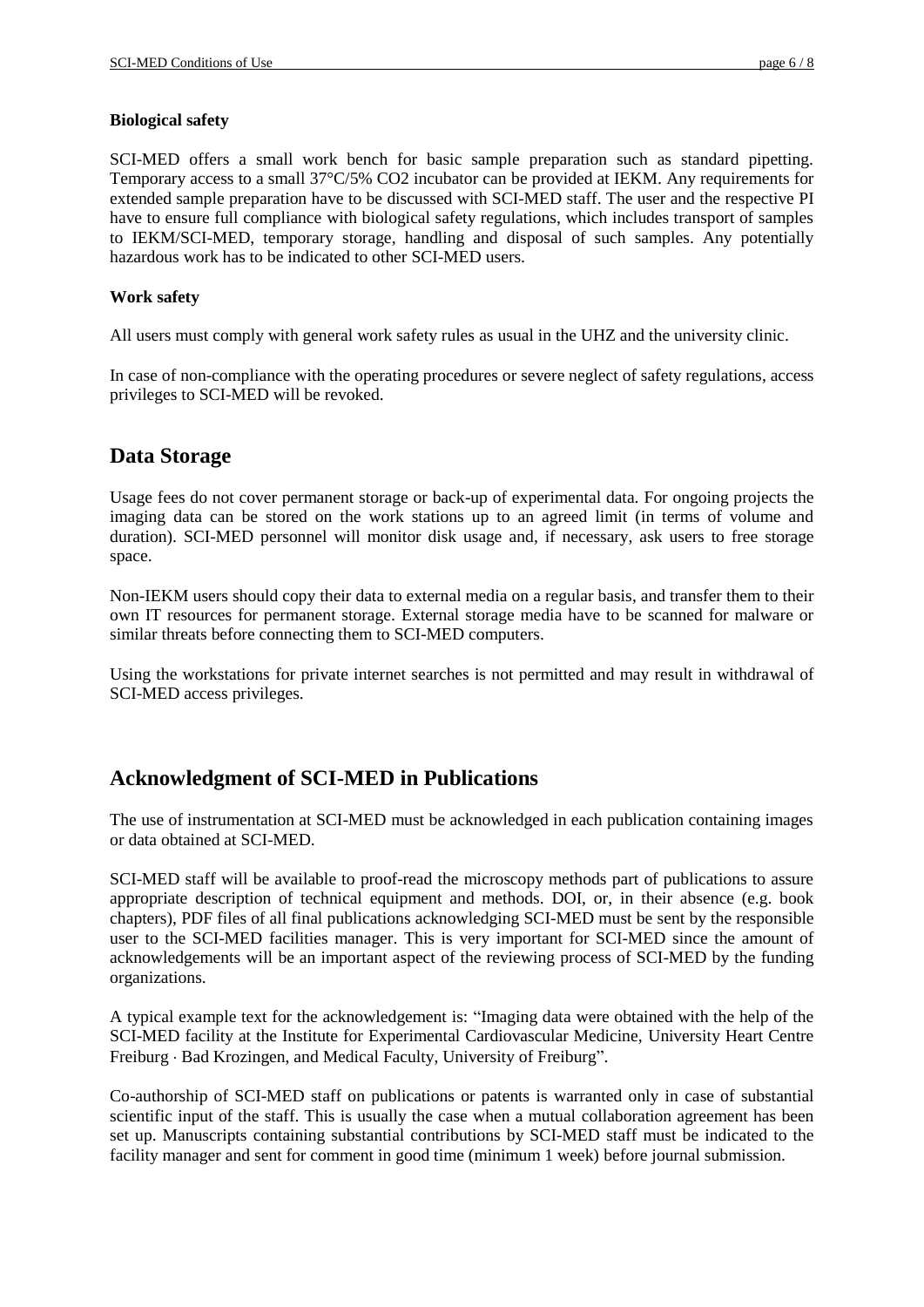# **Liability**

Users and their PIs are responsible for the cost of repairs to damage resulting from non-adherence to operating procedures. Users may wish to take out professional liability insurance to cover any residual risk using devices at SCI-MED.

Freiburg, 20 April 2020

Model fosef

SCI-MED Facilities Manager Dr. Josef Madl